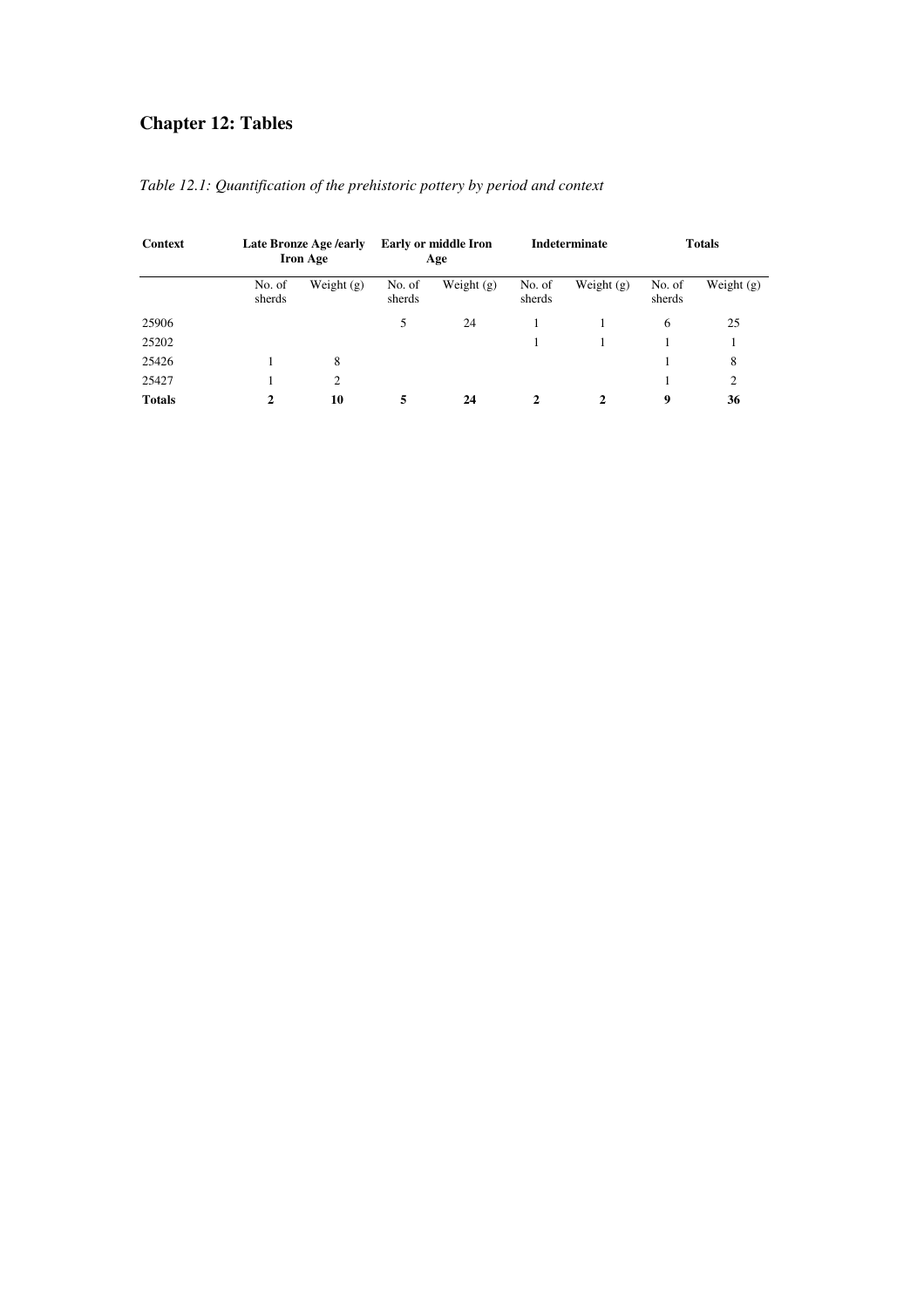| Fabric<br>Group | Fabric<br><b>Number</b> | <b>Description</b>                                                                                                                                                                             |   | Count Weight $(g)$ |
|-----------------|-------------------------|------------------------------------------------------------------------------------------------------------------------------------------------------------------------------------------------|---|--------------------|
| $\mathbf{A}$    |                         | 20 % fine sand                                                                                                                                                                                 |   |                    |
| $\mathbf{F}$    |                         | 10-20 % poorly sorted flint, 1 mm.                                                                                                                                                             | 2 | 10                 |
| L               |                         |                                                                                                                                                                                                |   |                    |
| SpfeA           |                         | 10-20 % poorly sorted flint, 1 mm. 2 % rounded Pfe<br>up to 1 mm. $5\%$ sand.                                                                                                                  | 4 | 9                  |
| AOC             |                         | 20-30 % fine sand, 10 % charred organic material and<br>rare calcareous inclusions. Linear voids indicate the leeching out of either the<br>organic material or plate like fragments of shell. |   | 15                 |

*Table 12.2: Prehistoric pottery fabric description*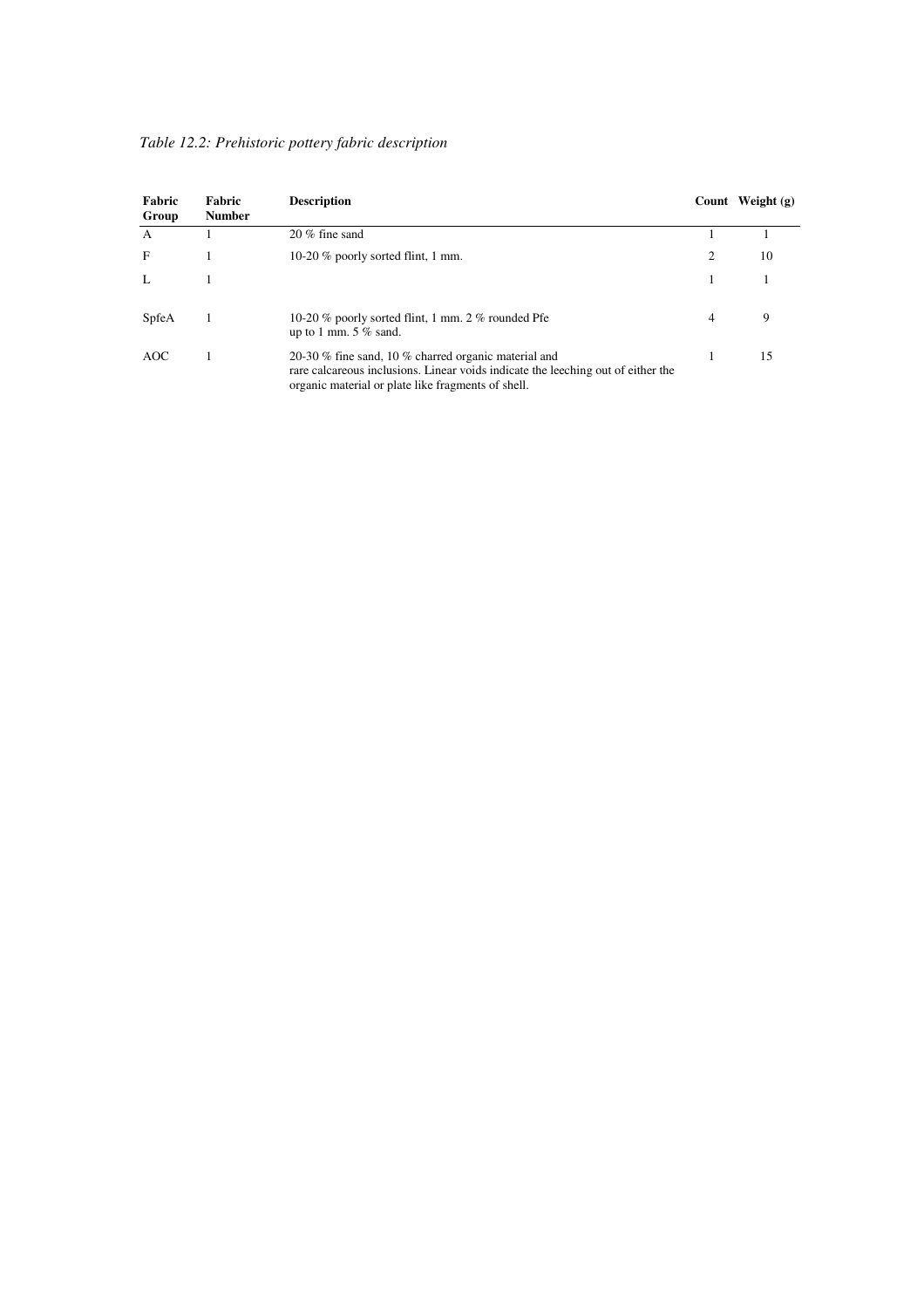*Table 12.3: Roman pottery summary dating table giving number and weight of sherds by context* 

| Context       | No. sh | Spot date       | Comments                                                              |
|---------------|--------|-----------------|-----------------------------------------------------------------------|
| 25002         |        | 240-400         | F51                                                                   |
| 25202         |        | 240-400?        | F51                                                                   |
| 25614         | 3      | $240-300 (+)$   | R30, M22 (type M17)                                                   |
| 25711         |        | 240-400         | F51                                                                   |
| 25714         | 6      | $2C +$          | W <sub>10</sub> , W <sub>20</sub> , R <sub>10</sub> , C <sub>10</sub> |
| 25961         |        | Roman           | R <sub>30</sub>                                                       |
| 25975         |        | $?1 - 2C$       | R <sub>10</sub>                                                       |
| 25976         | 39     | $?$ late $2-3C$ | O10, O80, R10, R20, R30, R50, F50 - ?F51 or F59 base                  |
| <b>Totals</b> | 53     |                 |                                                                       |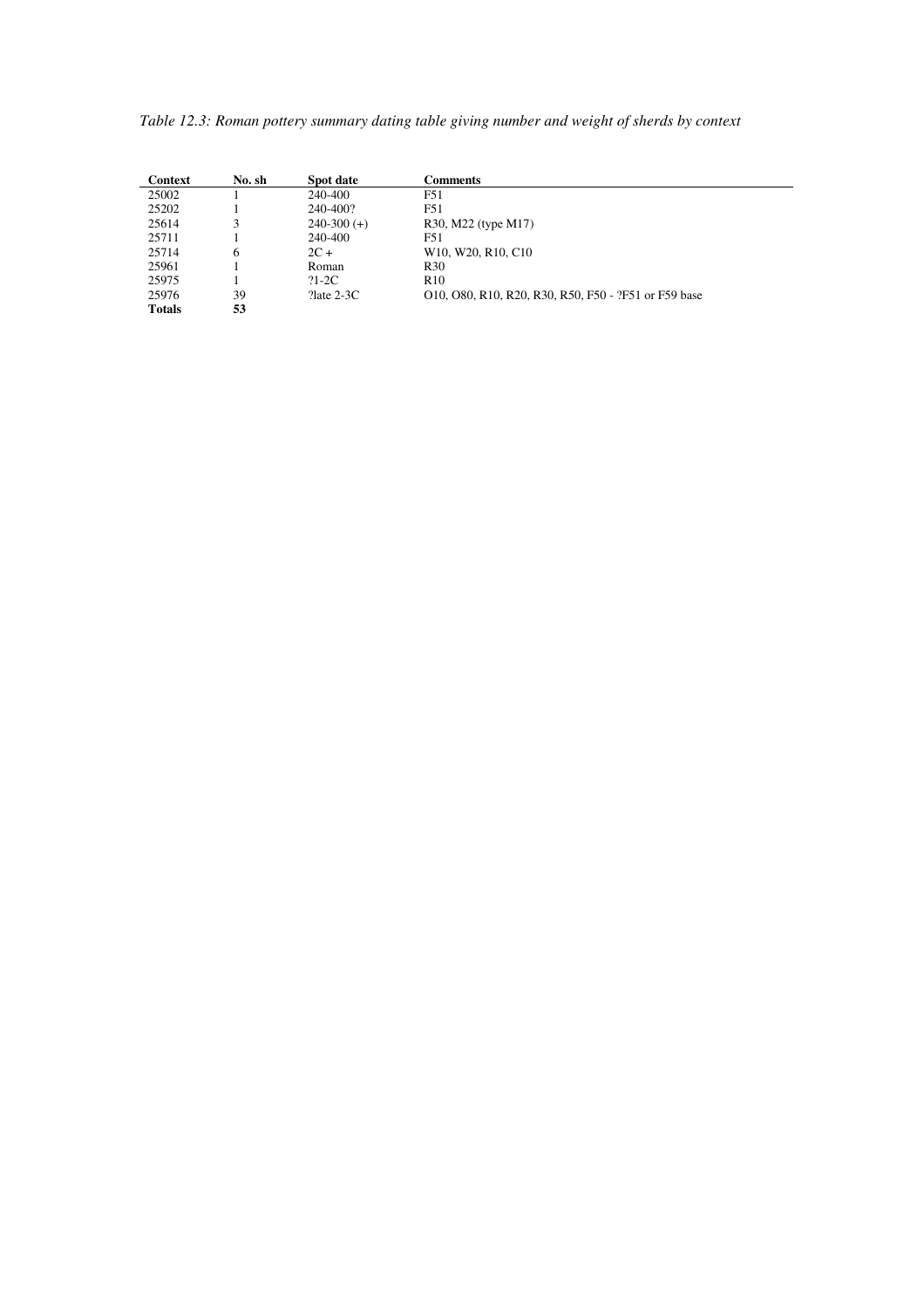| Ware            | <b>Summary description</b>                                     | <b>Nosh</b> | Wt(g) | <b>RE</b> |
|-----------------|----------------------------------------------------------------|-------------|-------|-----------|
| <b>F50</b>      | ?Local brown colour-coated ware                                | 6           | 32    |           |
| F <sub>51</sub> | Oxford red/brown colour-coated ware (OXF RS).                  | 3           | 63    |           |
| F               | Fine wares subtotal                                            | 9           | 95    |           |
| M22             | Oxford white mortaria (OXF WH)                                 | 2           | 29    | 0.03      |
| M               | Mortaria subtotal                                              | 2           | 29    |           |
| W10             | Fine ?Oxford white ware (OXF WH)                               | 1           | 14    |           |
| W20             | Coarse sandy white ware                                        | 2           | 17    | 0.07      |
| W               | White wares subtotal                                           | 3           | 31    |           |
| F & S           | Fine and Specialist wares subtotal                             | 14          | 155   | 0.10      |
| O10             | Fine Oxford oxidised 'coarse' ware                             | 2           | 17    |           |
| O80             | Coarse (usually grog-tempered) oxidised wares undifferentiated | 5           | 254   |           |
| $\Omega$        | Oxidised wares subtotal                                        | 7           | 271   |           |
| R10             | Fine reduced 'coarse' wares undifferentiated                   | 16          | 262   | 0.38      |
| R <sub>20</sub> | Coarse sandy reduced wares undifferentiated                    | 4           | 44    | 0.04      |
| R <sub>30</sub> | Moderately fine sandy reduced wares undifferentiated           | 7           | 170   | 0.16      |
| R <sub>50</sub> | Black surfaced moderately sandy reduced ware                   | 1           | 14    |           |
| R               | Reduced wares subtotal                                         | 28          | 490   | 0.58      |
| C10             | Shell-tempered ware undifferentiated                           | 4           | 7     |           |
| $\mathsf{C}$    | Calcareous-tempered wares subtotal                             | 4           | 7     |           |
| <b>TOTAL</b>    |                                                                | 53          | 923   | 0.68      |

*Table 12.4: Numbers and weight of potsherds by ware type* 

( ) indicates a sherd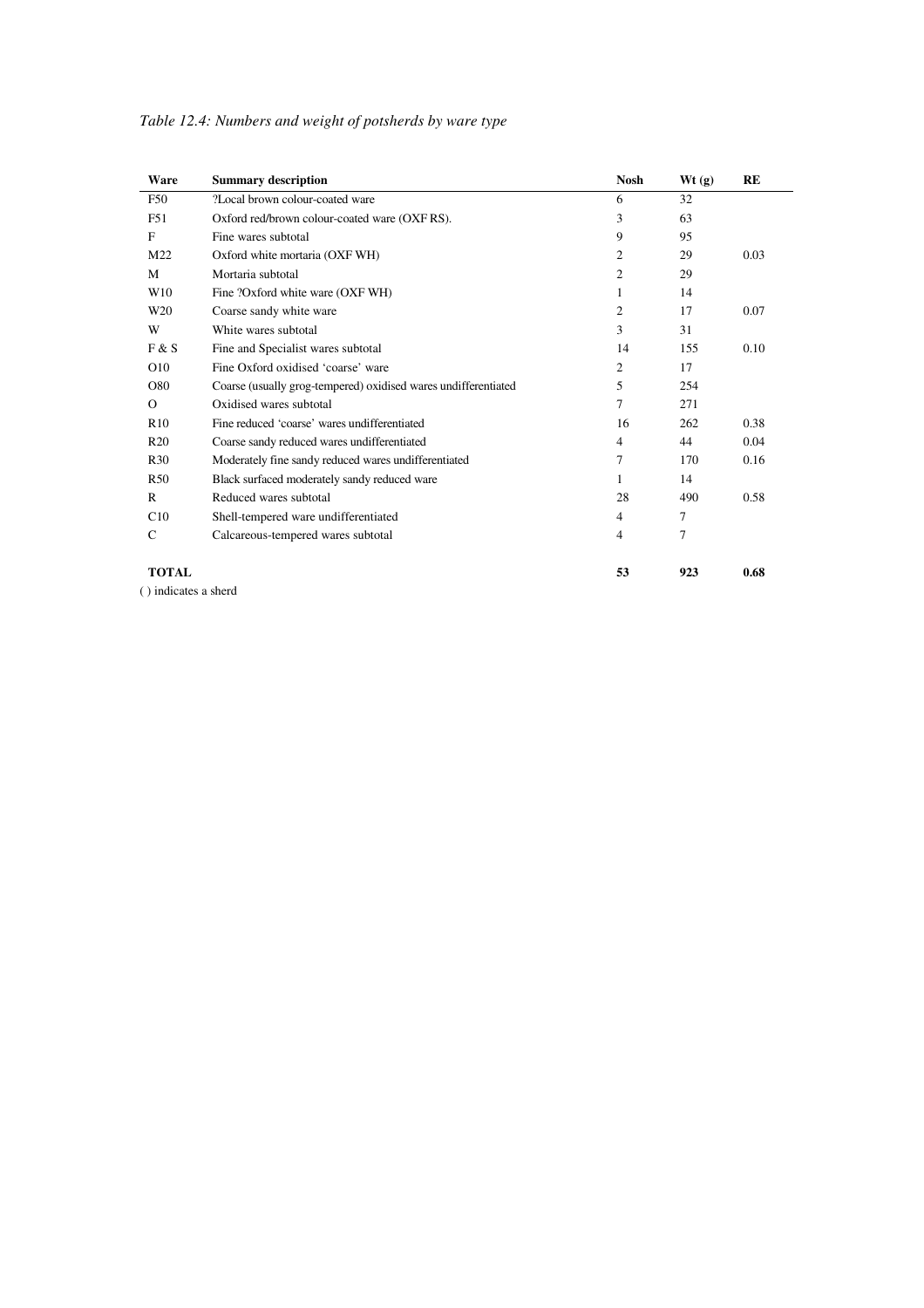*Table 12.5: Saxon and Medieval pottery by number and weight of sherds per context by fabric type* 

|              | F1  |     | F2  |      | <b>OXBF</b> |    | <b>OXAM</b> |    | <b>OXDR</b> |    |             |
|--------------|-----|-----|-----|------|-------------|----|-------------|----|-------------|----|-------------|
| Context      | No. | Wt  | No. | Wt   | No.         | Wt | No.         | Wt | No.         | Wt | Date        |
| 25412        | 9   | 250 | 2   | 203  |             |    |             |    |             |    | E/MS        |
| 25419        | 8   | 115 | 13  | 1694 |             |    |             |    |             |    | E/MS        |
| 25426        | 3   | 8   | 2   | 58   |             |    |             |    |             |    | E/MS        |
| 25700        |     |     |     |      |             |    | 2           | 31 |             |    | 13thC       |
| 25704        |     |     |     |      | 2           | 10 |             |    |             |    | $mid-11thC$ |
| (25955)      |     |     |     |      |             |    |             |    |             |    | ?medieval)  |
| 25964        |     |     |     |      | 2           | 21 | 2           | 53 |             |    | 15thC       |
| 25971        |     |     |     |      |             |    |             | 15 |             |    | 13thC       |
| 25973        |     |     |     |      |             |    |             |    | 3           | 36 | $mid-16thC$ |
| <b>Total</b> | 20  | 373 | 17  | 1955 | 4           | 31 | 5           | 99 | 3           | 36 |             |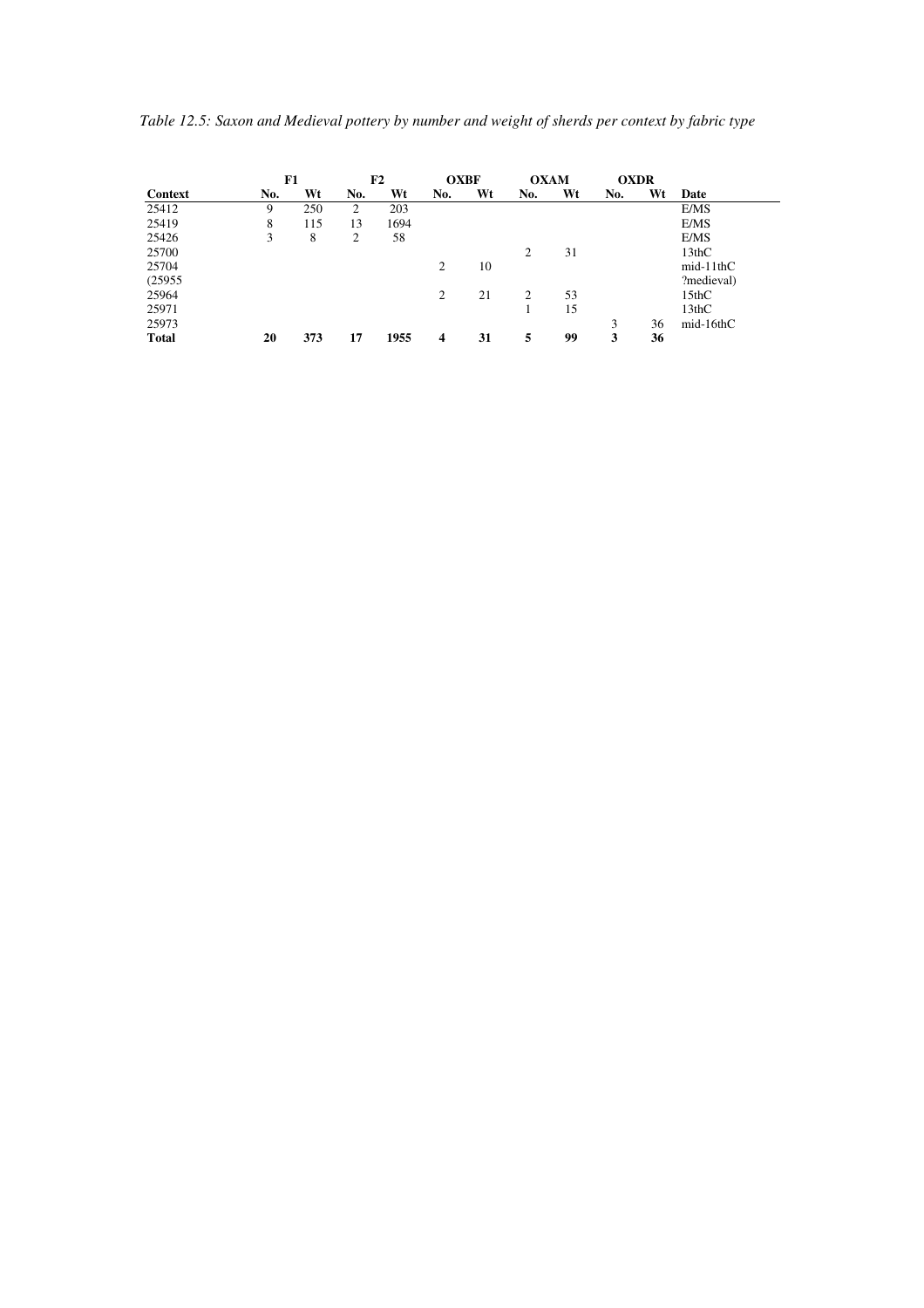#### *Table 12.6: Roman coin*

| -SF   | Context | Date              | <b>Denomination</b> | Reverse                                                                | Mint | <b>Obverse</b>                              | Comment                   |
|-------|---------|-------------------|---------------------|------------------------------------------------------------------------|------|---------------------------------------------|---------------------------|
| 25003 | US      | 22.341-<br>346 AD | AE3 15              | ?Victoriae DD<br>Augg q NN (based<br>on shape of<br>corroded out area) |      | Head left. Legend poss<br>CIONSITA NSPFIAUG | Corroded and<br>encrusted |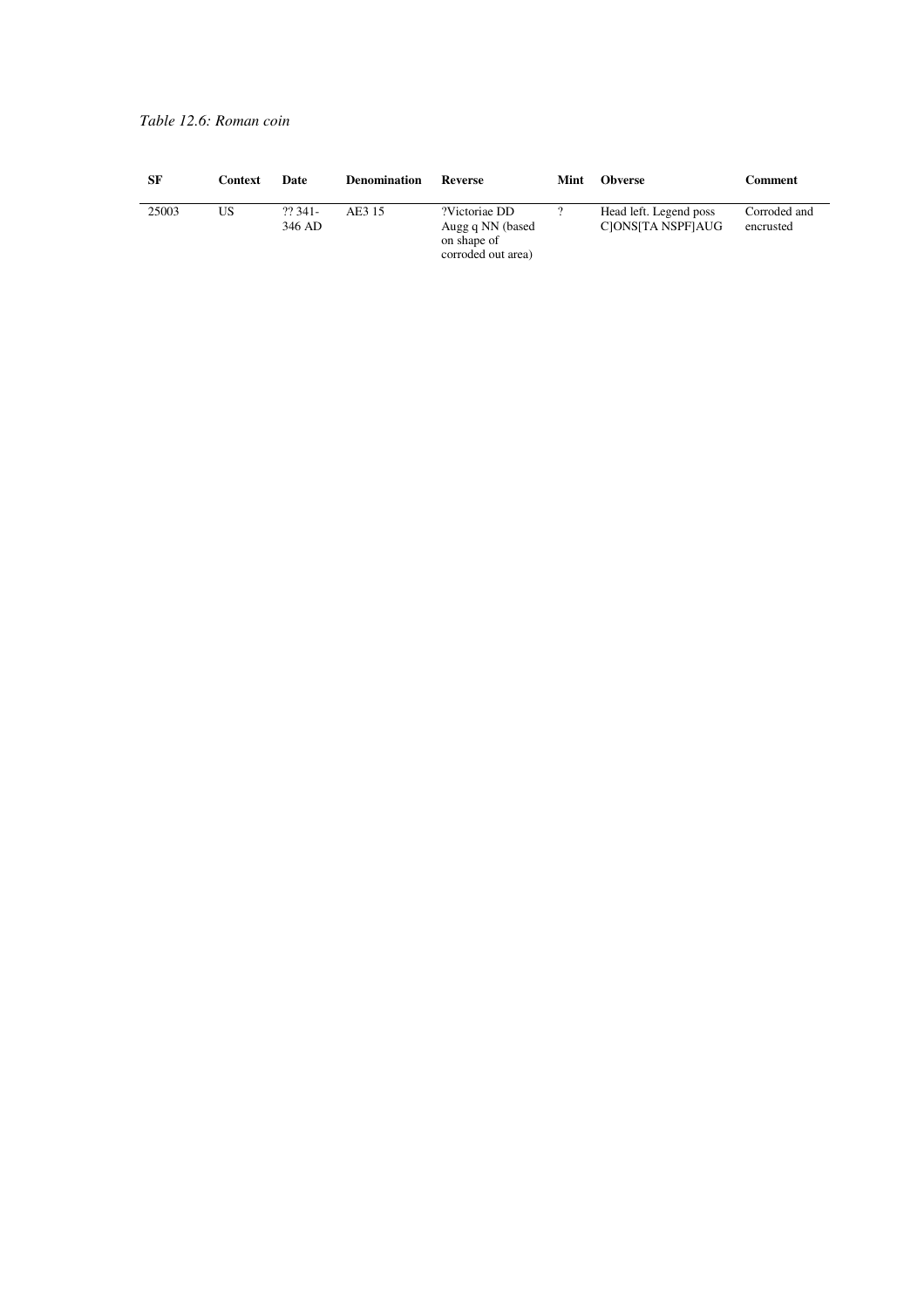| Table 12.7: Provenance and quantification of animal bone assemblage |  |  |
|---------------------------------------------------------------------|--|--|
|                                                                     |  |  |

|              |                           |         |                             | <b>Hand collected</b> |                          |                  | <b>Sieved</b> | <b>Total assemblage</b> |            |  |
|--------------|---------------------------|---------|-----------------------------|-----------------------|--------------------------|------------------|---------------|-------------------------|------------|--|
| Trench       | Feature                   | Context | <b>Pottery spot</b><br>date | No.<br>fragments      | Weight (g)               | No.<br>fragments | Weight (g)    | No<br>fragments         | Weight (g) |  |
|              |                           | 25004   |                             | $\overline{2}$        | 4                        |                  | ۰             | $\overline{c}$          | 4          |  |
| 9            | 25011                     | 25006   | EIA                         |                       | $\overline{\phantom{a}}$ |                  | $\Omega$      |                         | $\Omega$   |  |
|              |                           | 25007   |                             | 13                    | 208                      |                  |               | 13                      | 208        |  |
|              |                           | 25008   |                             | 10                    | 217                      |                  |               | 10                      | 217        |  |
|              | Feature 25011 total       |         |                             | 25                    | 429                      | л                | $\bf{0}$      | 26                      | 429        |  |
|              | 25413/2                   | 25412   | $A-S$                       | 83                    | 1139                     | 3                | 14            | 86                      | 1153       |  |
| 4            |                           | 25418   |                             | 3                     | 39                       | -                |               | 3                       | 39         |  |
|              | 5403                      | 25419   | $A-S$                       | 49                    | 492                      |                  |               | 49                      | 492        |  |
|              | Feature 25413/25403 total |         |                             | 135                   | 1670                     | 3                | 14            | 138                     | 1684       |  |
|              |                           | 25426   | $A-S$                       | ٠                     | ٠                        | 113              | 68            | 113                     | 68         |  |
|              |                           |         | $A-S(+1)$                   |                       |                          |                  |               |                         |            |  |
| 4            | 25424                     | 25427   | LBA/EIA                     | 11                    | 229                      | $\overline{2}$   | $\Omega$      | 13                      | 229        |  |
|              |                           |         | residual)                   |                       |                          |                  |               |                         |            |  |
|              | Feature 25424 total       |         |                             | 11                    | 229                      | 115              | 68            | 126                     | 297        |  |
| 6            | 25613                     | 25614   | 240-300                     | $\overline{2}$        | 32                       | ٠                | ۰             | 2                       | 32         |  |
|              | 25708                     | 25711   | 240-400                     |                       | 15                       |                  |               |                         | 15         |  |
| <b>Total</b> |                           |         |                             | 174                   | 2375                     | 119              | 82            | 293                     | 2457       |  |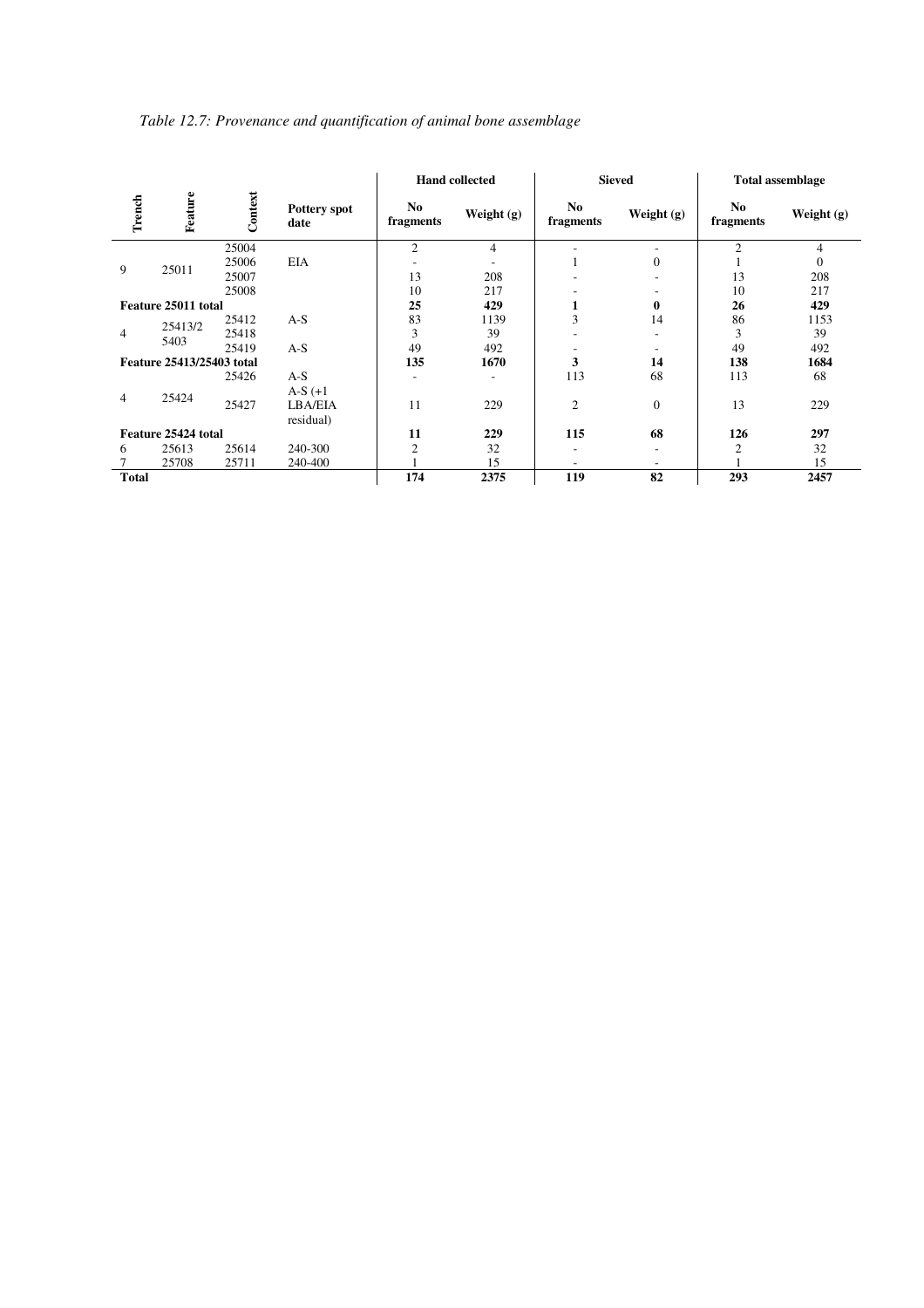|  |  | Table 12.8: Condition of animal bone assemblage |
|--|--|-------------------------------------------------|
|  |  |                                                 |

| Context   |   | 25004 | 25006 | 25007 | 25008 | 25412 | 25418 | 25419 | 25426 | 25427 | 25614 | 26711 | Total |
|-----------|---|-------|-------|-------|-------|-------|-------|-------|-------|-------|-------|-------|-------|
|           |   | 100%  | 100%  | $0\%$ | 50%   | 57%   | 67%   | 80%   | 18%   | $0\%$ | $0\%$ | $0\%$ | 40%   |
| Condition |   | $0\%$ | 0%    | 100%  | 10%   | 41%   | 33%   | 10%   | 81%   | 92%   | $0\%$ | $0\%$ | 54%   |
| Grade     |   | $0\%$ | 0%    | $0\%$ | 40%   | 2%    | $0\%$ | 10%   | $1\%$ | 8%    | 50%   | 100%  | 5%    |
|           | 4 | $0\%$ | 0%    | $0\%$ | $0\%$ | $0\%$ | $0\%$ | $0\%$ | $0\%$ | $0\%$ | 50%   | $0\%$ | $0\%$ |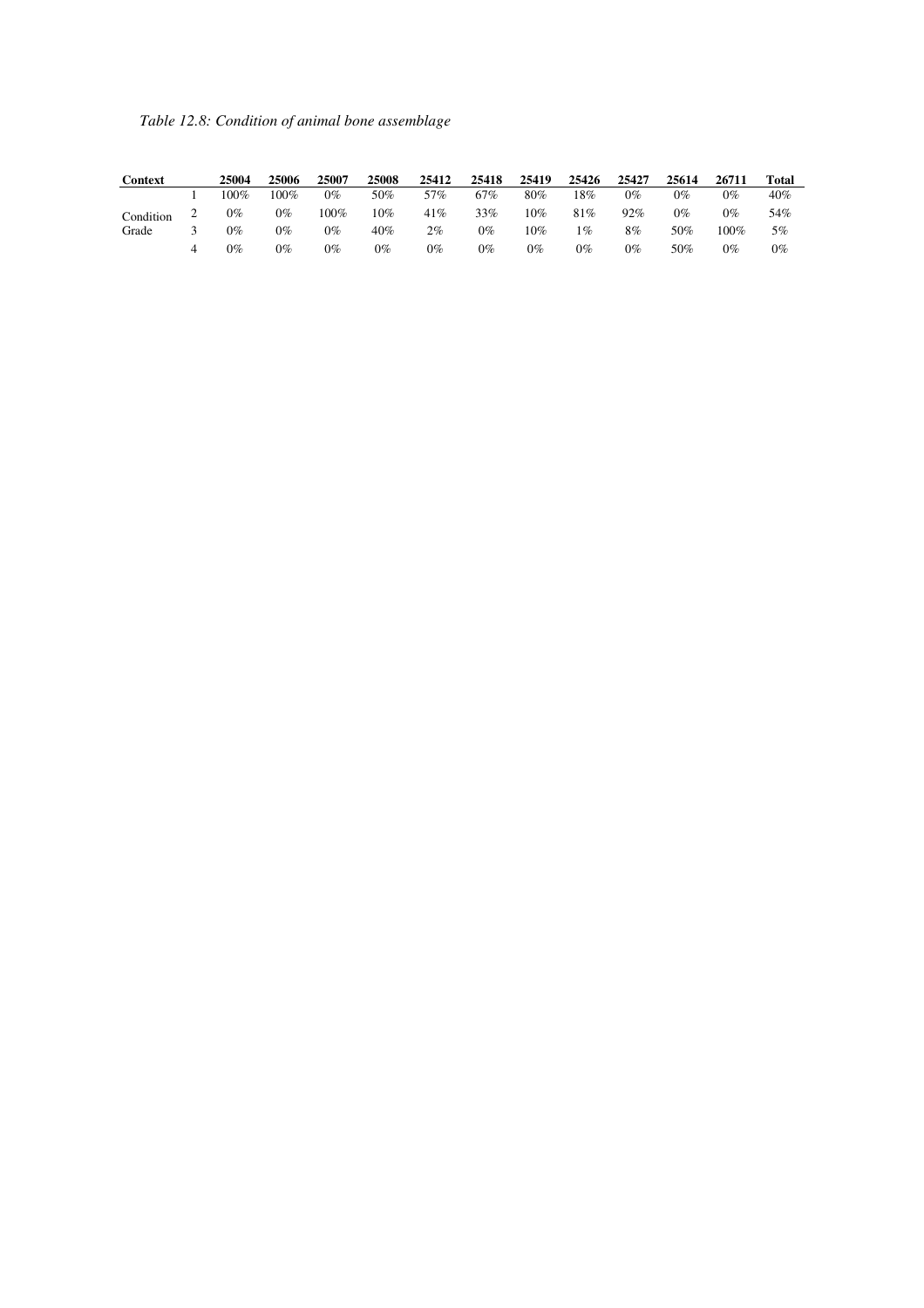### *Table 12.9: Post-mortem modification*

| Data                      | <b>Context</b> |       |        |          |             |       |             |           |       |          | <b>Total</b> |               |
|---------------------------|----------------|-------|--------|----------|-------------|-------|-------------|-----------|-------|----------|--------------|---------------|
|                           | 25004          | 25006 | 25007  | 25008    | 25412       | 25418 | 25419       | 25426     | 25427 | 25614    | 26711        |               |
| Total Number of fragments |                |       | 13     | 10       | 86          |       | 49          | 113       | 13    | ◠        |              | 293           |
| Number burnt              |                |       |        |          | (5%)        |       | (4%)        | Q<br>(8%) | (15%) |          |              | (6%)          |
| Number gnawed             |                |       |        |          | (3%)        |       |             |           |       |          |              | (1%)          |
| Number with fresh breaks  | ◠<br>$(50\%)$  |       | 2(15%) | (20%     | 47<br>(55%) | (33%) | 16<br>(33%) | (2%)      | (85%) |          |              | 84<br>(29%)   |
| Number butchered          | $(50\%)$       |       | ۰      | $(10\%)$ | 13%         | (33%) | $10\%$      | 4<br>(4%) |       | $(50\%)$ | $(100\%)$    | 26<br>$(9\%)$ |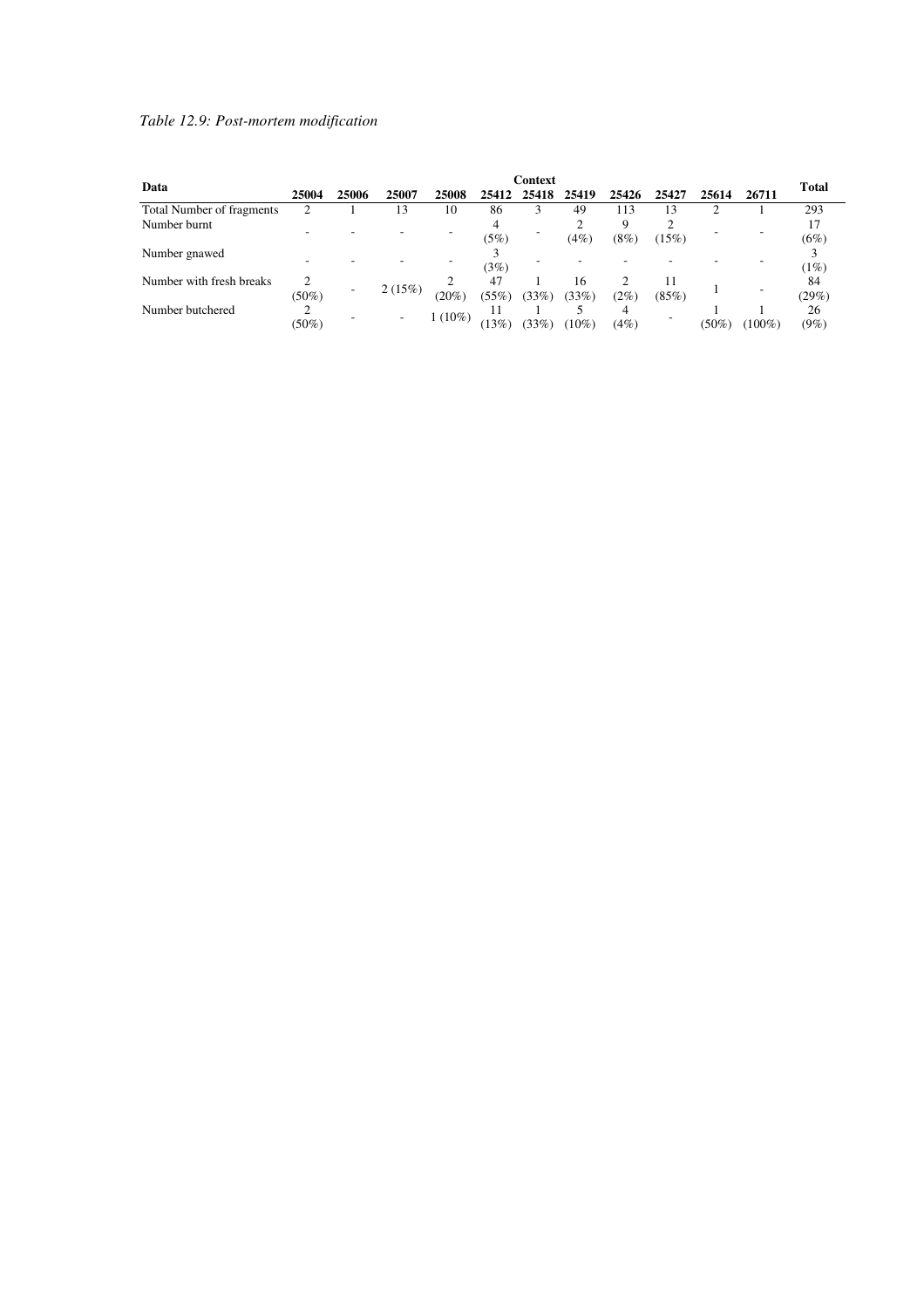| Feature      | Context | Bird?          | Cattle         | <b>Cattle/deer</b> | Deer | Fish | Goat | Goose | Horse          | mammal<br>arge | Mammal | mammal<br>Medium | mammal<br>Medium/large | Micro-mammal | Pig | Sheep | Sheep/goat     | $\frac{1}{2}$<br>Small mammal | mamma<br><b>Small/medium</b> | Total          |
|--------------|---------|----------------|----------------|--------------------|------|------|------|-------|----------------|----------------|--------|------------------|------------------------|--------------|-----|-------|----------------|-------------------------------|------------------------------|----------------|
|              | 25004   |                |                |                    |      |      |      |       |                | $\overline{2}$ |        |                  |                        |              |     |       |                |                               |                              | $\overline{2}$ |
| 25011        | 25006   |                |                |                    |      |      |      |       |                |                |        | 1                |                        |              |     |       |                |                               |                              |                |
|              | 25007   |                | $\overline{2}$ |                    |      |      |      |       |                | 11             |        |                  |                        |              |     |       |                |                               |                              | 13             |
|              | 25008   |                | 3              |                    |      |      |      |       | $\overline{c}$ | $\overline{2}$ |        |                  |                        |              |     |       | $\overline{c}$ |                               |                              | 10             |
| 25413/2      | 25412   |                | 14             |                    |      |      |      |       |                | 26             |        | 4                | 35                     |              |     |       | 3              |                               | 2                            | 86             |
| 5403         | 25418   |                |                |                    |      |      |      |       |                |                |        |                  |                        |              |     |       |                |                               |                              | 3              |
|              | 25419   |                | 4              |                    |      |      |      |       |                | 17             |        | 2                | 22                     |              |     |       | 2              |                               |                              | 49             |
| 25424        | 25426   | $\overline{c}$ | $\overline{c}$ |                    |      |      |      |       |                | 5              | 80     | 9                | 11                     |              |     |       | $\overline{c}$ |                               |                              | 113            |
|              | 25427   |                |                |                    |      |      |      |       |                | 9              |        | $\overline{c}$   |                        |              |     |       |                |                               |                              | 13             |
| 25613        | 25614   |                |                |                    |      |      |      |       |                | 2              |        |                  |                        |              |     |       |                |                               |                              | 2              |
| 25708        | 26711   |                |                |                    |      |      |      |       |                |                |        |                  |                        |              |     |       |                |                               |                              |                |
| <b>Total</b> |         | 2              | 26             |                    |      |      |      |       | 2              | 76             | 80     | 19               | 68                     |              |     |       | 9              | 1                             | 2                            | 293            |

*Table 12.10: Frequency of species (number of fragments)*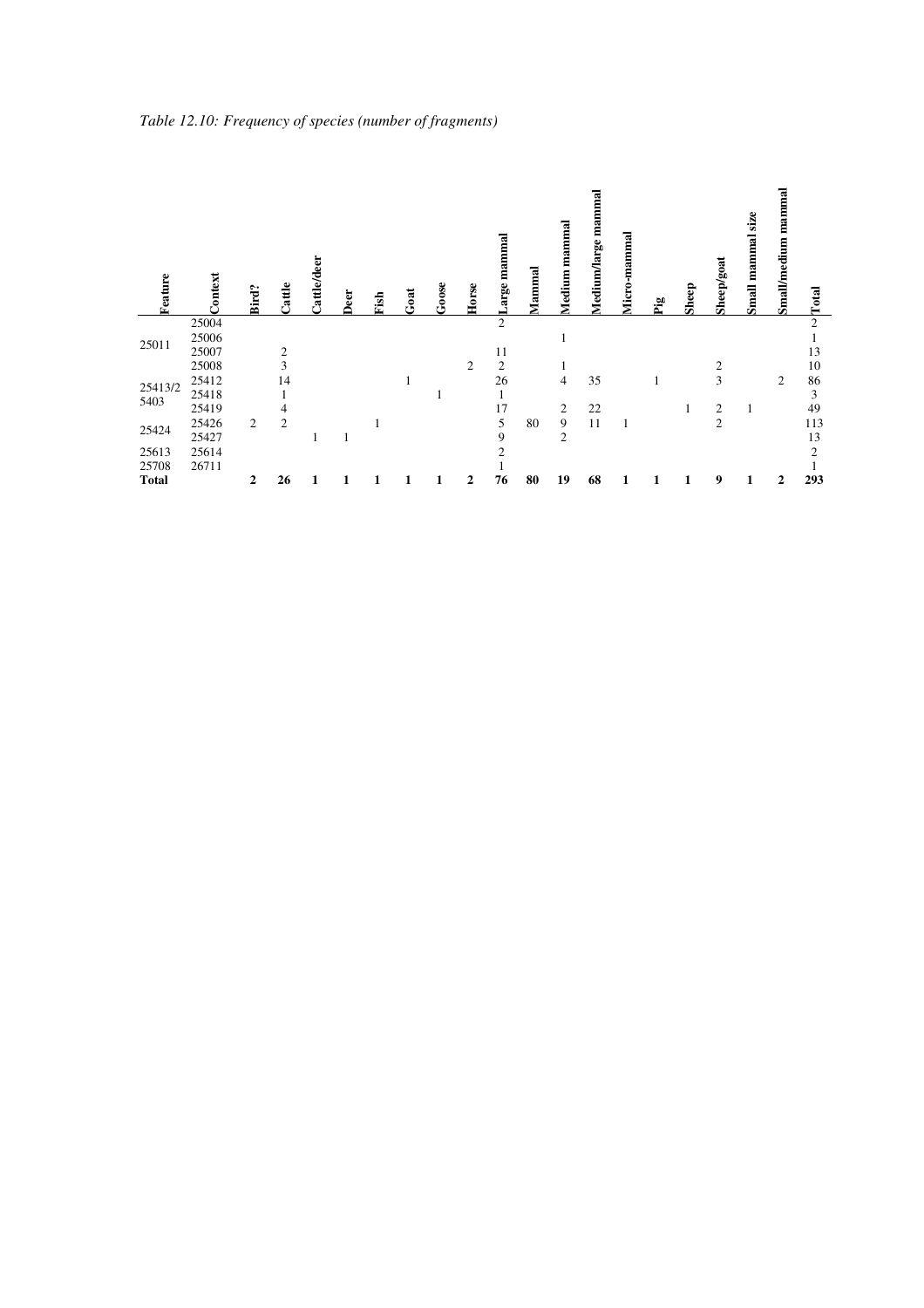## *Table 12.11: Evidence for age-at-death in the fauna assemblage*

| Feature | Taxa         | Element                | Age-at-death evidence                     | Interpreted age-at-<br>death |
|---------|--------------|------------------------|-------------------------------------------|------------------------------|
|         |              | Femur                  | Unfused distal epiphysis                  | $\leq 42 - 48$ months        |
|         | Cattle       | Mandible               | Tooth wear                                | $= 8 - 18$ months            |
|         |              | Scapula                | Fused bicipital tuberosity                | $> 7 - 10$ months            |
| 25011   | Horse        | Mandibular third molar | Eruption                                  | $> 42 - 54$ months           |
|         | Sheep/goat   | Humerus                | Fused distal epiphysis                    | $> 10$ months                |
|         |              | Metacarpal             | Fused proximal and distal epiphyses       | $> 18 - 24$ months           |
|         | Large mammal | Vertebral plate        | Unfused epiphyseal plate                  | $\leq 60$ months             |
|         |              | Mandible               | Tooth eruption                            | $>28 - 36$ months            |
|         | Cattle       | Radius                 | Fused proximal epiphysis                  | $>12 - 18$ months            |
| 25413/  |              | 1st phalanx            | Fused proximal epiphyses                  | $>18$ months                 |
| 25403   |              | Metatarsal             | Unfused distal epiphysis                  | $\leq$ 20 - 28 months        |
|         | Sheep/goat   | Mandible               | Tooth wear                                | $=$ 3-10 months              |
|         |              | Tibia                  | Fusing distal epiphysis                   | $= 18 - 24$ months           |
|         |              | Humerus                | Fused distal diaphysis                    | $>10$ months                 |
| C       | Large mammal | Vertebral plates       | One fused and one unfused vertebral plate | $=$ approx. 60 months        |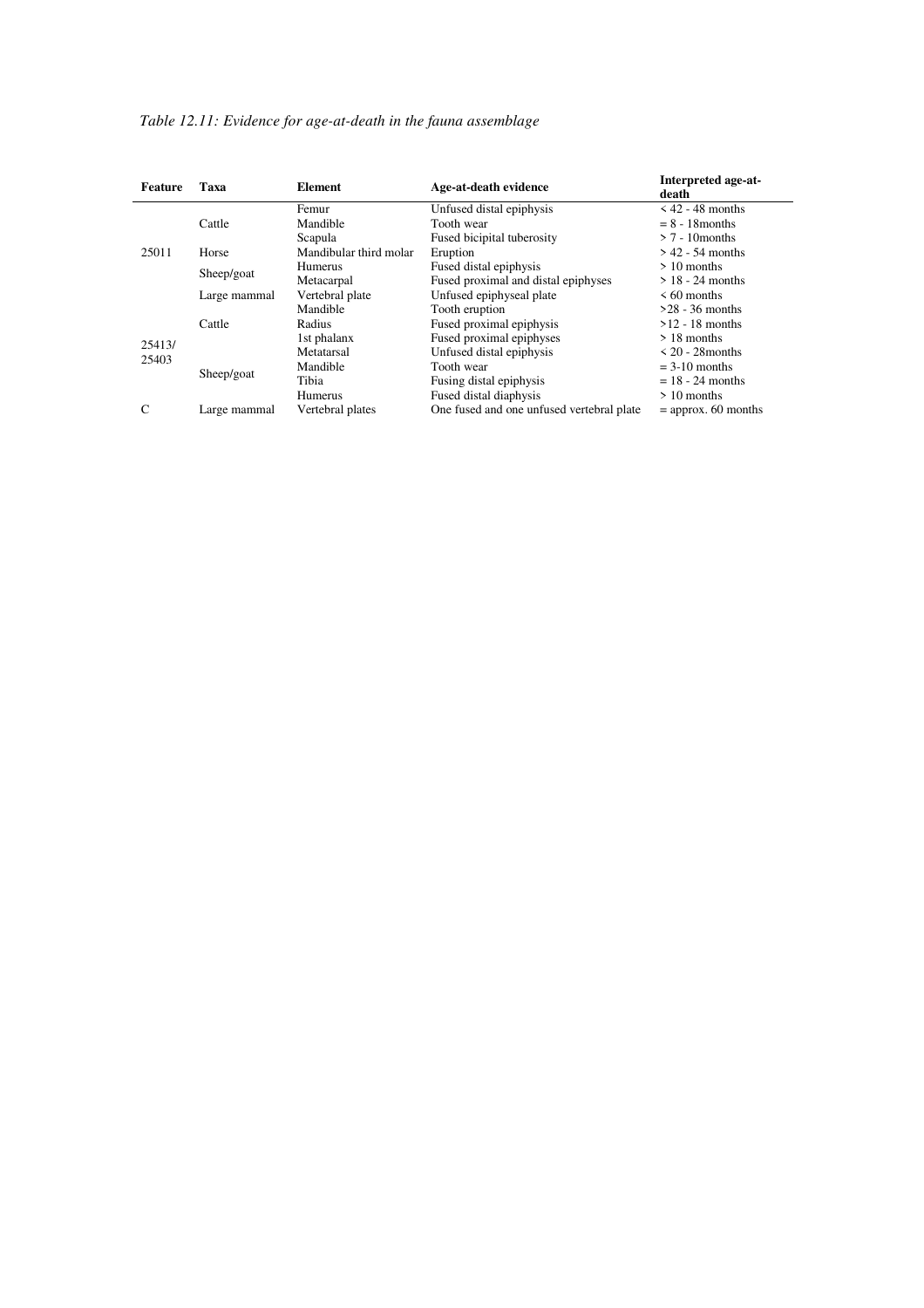| Table 12.12: Metric data. Following von den Driesch (1976). Measurements in mm |  |  |
|--------------------------------------------------------------------------------|--|--|
|                                                                                |  |  |

| <b>Context</b> | Taxon      | <b>Element</b> | GL     | GLI    | GLm                            | Bp                              | Bd                       | SD                       | LG     | Dm                       | Dl     |
|----------------|------------|----------------|--------|--------|--------------------------------|---------------------------------|--------------------------|--------------------------|--------|--------------------------|--------|
| 25008          | Cattle     | Scapula        | $\sim$ | ۰.     | $\sim$ $\sim$                  | the contract of the contract of | $\overline{\phantom{a}}$ |                          | 51.8   | $\overline{\phantom{a}}$ | $\sim$ |
| 25008          | Sheep/goat | Metacarpal     | 115.3  | $\sim$ | <b>Contract Contract State</b> | 18.1                            | 21.3                     | 11.0                     | $\sim$ | $\overline{\phantom{a}}$ | $\sim$ |
| 25412          | Cattle     | Astragalus     | $\sim$ | 57.4   | 54.6                           | $\sim$                          | 37.8                     | $\overline{\phantom{a}}$ | $\sim$ |                          | 31.5   |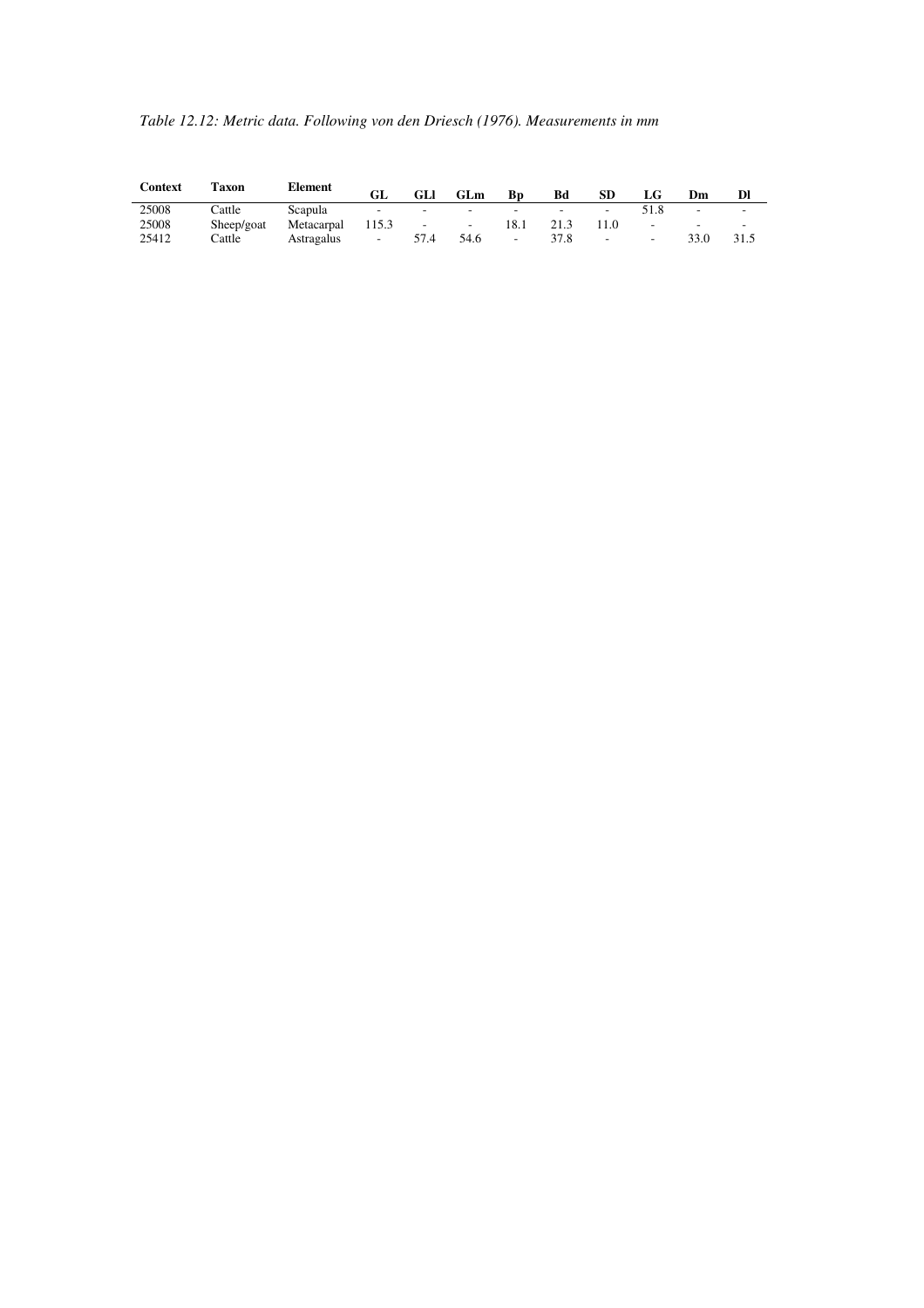#### *Table 12.13: Summary of the palaeo-environmental remains*

| <b>Sample Number</b> | 25000                | 25002                   | 25001                   | 25003                  |
|----------------------|----------------------|-------------------------|-------------------------|------------------------|
| Context              | 25006                | 25412                   | 25436                   | 25427                  |
| Flot Volume (ml)     | 30                   | 40                      | 100                     | 50                     |
| Charcoal             | $^{+}$               | ++ suffused in sediment | $+++ > 2mm$             | $+++2mm$               |
| Grain                |                      |                         | ++ Triticum spelta/     |                        |
|                      |                      |                         | dicoccum                |                        |
| Chaff                |                      |                         | + Triticum spelta/      |                        |
|                      |                      |                         | dicoccum glume          |                        |
|                      |                      |                         | base                    |                        |
| Weeds                |                      |                         | ++ Leguminoseae (pea    |                        |
|                      |                      |                         | family), Polygonaceae   |                        |
|                      |                      |                         | (dock family), and      |                        |
|                      |                      |                         | probable Compositae     |                        |
|                      |                      |                         | (daisy family), ?Bromus |                        |
|                      |                      |                         | (brome grass).          |                        |
| Other charred        |                      |                         |                         | + Corylus avellana     |
|                      |                      |                         |                         | (hazel) nutshell       |
| Molluscs (non C.     | $+++$                | $\ddot{}$               | $^{+}$                  | $^{+}$                 |
| acicula)             |                      |                         |                         |                        |
| Volume floated       | 40                   | 40                      | 40                      | 40                     |
| (litres)             |                      |                         |                         |                        |
| <b>Notes</b>         | + worm eggs          | + modern rachis nodes   | + small animal bones    | +++ C. acicula         |
|                      | + modern plant seeds | ++ C. acicula           | + worm eggs             | + worms eggs           |
|                      | $+ C.$ acicula       | modern plant matter 5%  | +++ C. acicula          | + modern rachis nodes, |
|                      |                      | volume                  |                         | +modern ?brome grass   |
|                      |                      |                         |                         | modern plant matter    |
|                      |                      |                         |                         | 10% volume             |

Key: +=present (up to 5 items), ++=frequent (5-25), +++=common (25-100 items)